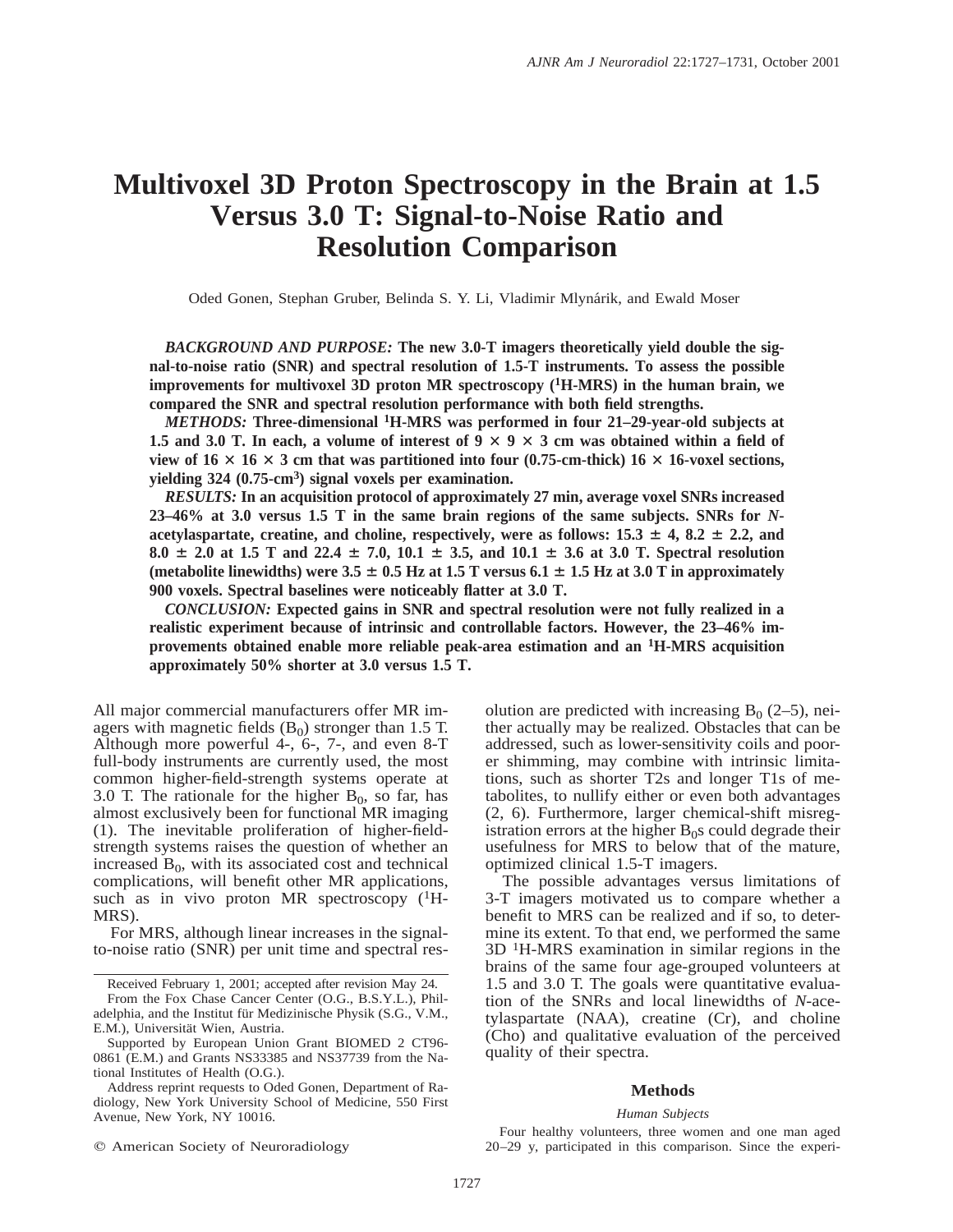

FIG 1. Schematic of the hybrid HSI-CSI localization sequence. A 25.6- or 15-ms, 60- or 120-Hz water suppression at 1.5 or 3.0 T was followed by VOI excitation. The PRESS  $5.12$ -ms  $90^\circ$  pulse also performed fourth-order HSI (HSI) along  $Z_{\text{IS}}$  with 3 or 4.5 mT/ m gradients at 1.5 or 3.0 T, respectively, followed 26.07 and 98.69 ms later by 10.24 ms SLR 180 $^{\circ}$  pulses with 1 mT/m. Localization along  $X_{LR}$  and  $Y_{AP}$  was 16  $\times$  16 2D CSI. A 25.6- or 15ms gaussian 180° BASING pulse was applied between the two SLR pulses for extra water suppression.

ments were performed with two different imagers, as long as 2 wk elapsed between examinations at each field strength per volunteer. We assumed that no MR-detectable changes occurred in their brains over such a short period. All volunteers were briefed on the procedures and provided written consent on forms approved by the institutional review board.

## *Common-Field-Strength 1.5-T Imager*

Lower-field experiments were performed with a 1.5-T system in its standard configuration for human subjects. The Q factor of its circularly polarized head coil was 60/300 (loaded/ unloaded) with a preamplifier that had a 1.2-dB noise figure. A 3D chemical shift imaging (CSI)–based auto-shim yielded ,10 Hz full-width at half-maximum (fwhm) whole-head water lines (7). Since  $B_0$  inhomogeneities dominated this line, it narrowed to 6 Hz in the volume of interest (VOI), enough for one chemical shift selective (CHESS) pulse and a band-selective inversion with gradient-dephasing (BASING) pulse (Fig 1) to suppress the water signal 1000-fold (8, 9).

## *High-Field-Strength 3-T Imager*

These experiments were performed with a Medspec 30/80 unit (Bruker Medical, Ettlingen, Germany). It comprised allcommercial components to comply with approval for investigational use in human subjects. The Q factor of its circularly polarized birdcage head coil was  $\approx$  250/1000 (loaded/unloaded), and the noise figure of its preamplifier was 1.7 dB. The Bruker implementation of the Gruetter FASTMAP auto-shim method yielded  $\leq$ 7 Hz fwhm water lines from the VOI (10). Three CHESS pulses and a BASING pulse suppressed the water signal of the VOI approximately 1000-fold.

## *3D 1H-MRS Sequences*

The same  $3D<sup>1</sup>H-MRS$  sequence (Fig 1) was used at both field strengths (11, 12). A 9  $\times$  9  $\times$  3-cm left-right (LR)  $\times$ anteroposterior (AP)  $\times$  inferosuperior (IS) VOI was excited by using point-resolved spectroscopy (PRESS) with a TE of 135 ms (13). The  $16_{LR} \times 16_{AP} \times 3_{IS}$ -cm field of view (FOV) was partitioned into four IS sections by using Hadamard spectroscopic imaging (HSI) and  $16_{LR} \times 16_{AP}$  axial voxels arrays by using 2D CSI. Section-selection gradients for the HSI  $90^\circ$ and the Shinnar–Le Roux (SLR) 180° pulses were 3 and 1 mT/ m, respectively, at 1.5 and 4.5 T and were both 1 mT/m at 3.0 T. Overall, 324 voxels  $(9_{LR} \times 9_{AP} \times 4_{IS})$ , each 0.75 cm3, were formed in the VOI. A TR of 1.6 s, optimal for the 1.3–1.4-s T1s of brain metabolites at 1.5 and 3.0 T, was used throughout (14–16). Consequently, MRS required 27 min at either field strength.

#### *Image-Guided MRS and Postprocessing*

The position and size of the VOI and the localization grid were interactively image guided in three perpendicular planes to output the shaped radio-frequency waveforms seen in Fig 1  $(11, 17)$ . The MR imaging and <sup>1</sup>H-MRS data were processed off-line by using in-house software. Residual water was removed in the time domain (18), a matched Lorentzian filter (3 Hz at 1.5 T, 6 Hz at 3.0 T) was applied, and 2D voxel-shift was used to align the CSI grid with the VOI. Fourier transforms were performed in the temporal and two spatial dimensions, and Hadamard transform was performed in the third. No spatial filters were applied. Finally, the spectra were automatically corrected for frequency and zero-order (and first-order) phase shifts by using NAA (and Cho) peaks in voxels where either (or both) were available.

# **Results**

The position of the VOI was image guided within 2–3-mm registration uncertainty to the same anatomic landmarks in each volunteer at 1.5 and 3.0 T (Fig 2). The  $9 \times 9$  spectra matrices in the VOIs in Figure 2 correlated well with the underlying

FIG 2. Corresponding (within 2–3 mm IS) axial T1-weighted MR images from the section richest in anatomic features from the same subject. Both are superimposed with the outline of the  $9 \times 9$ -cm VOIs and the real part of the corresponding  $9 \times 9$ 1H-spectra matrices. The horizontal (1.8– 3.5-ppm) scale is common to both fields.

A, Examination at 1.5 T.

B, Examination at 3.0 T.



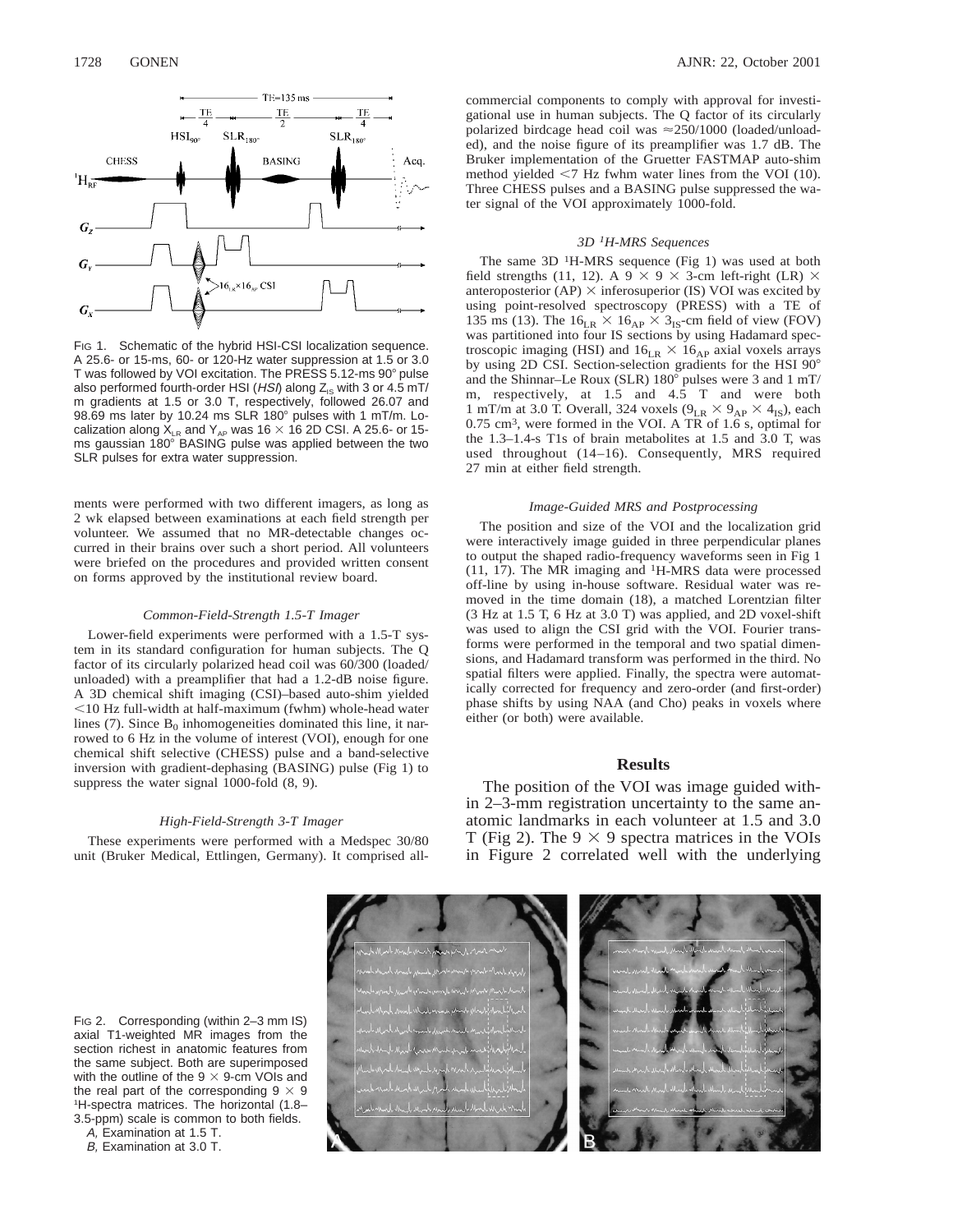

FIG 3. Five spectra from the corresponding dashed boxes in Figure 2 scaled to the same maximum NAA peak height. Note an improved Cr-Cho spectral resolution, better SNR, and flatter baseline between 2 and 3 ppm at 3.0 versus 1.5 T.

**Average voxel linewidths and SNRs from approximately 900 voxels**

| $B_0$ | Linewidth     | <b>SNR</b>     |                |                |
|-------|---------------|----------------|----------------|----------------|
| (T)   | (Hz)          | $Cho*$         | Cr†            | <b>NAA</b>     |
| 1.5   | $3.5 \pm 0.5$ | $8.0 \pm 2.0$  | $8.2 \pm 2.2$  | $15.3 \pm 4.0$ |
| 3.0   | $6.1 \pm 1.5$ | $10.1 \pm 3.6$ | $10.1 \pm 3.5$ | $22.4 \pm 7.0$ |

Note.—Findings are the mean  $\pm$  SD in the 9  $\times$  9  $\times$  3 cm VOIs placed in approximately the same regions of the brains in the same four healthy subjects with each magnetic field. Voxels were 0.75 cm<sup>3</sup> each.

\* Total Cho-containing compounds at 3.22 ppm.

† Total Cr-containing species at 3.02 ppm.

anatomy of the corresponding images, as manifested in reduced signals where the voxels involved ventricles (19). The real part of the five  ${}^{1}H$  spectra highlighted in Figure 2 are expanded for greater detail and shown for comparison in Figure 3, which is scaled for the same maximum NAA peak height.

In all, 364 voxels per VOI among the four subjects, or a total of 1296 voxels, were obtained with each field. Average metabolite SNRs were calculated as follows: 1) The amplitudes,  $S^i_j$ , (i = NAA, Cho, or Cr) were obtained in each voxel, with  $j =$  $-1296$ . 2) The standard deviation of the noise,  $\sigma_{\text{noise}}$ , was estimated from the signal-free -1 to -2 ppm region. 3) Voxels in which  $S^i_j$  was less than  $6\sigma_{\text{noise}}$  or where severe baseline distortions from residual water or fat were incurred were rejected, leaving approximately 900 of the 1296 voxels for analysis. 4) The voxel SNR,  $S^i_j/\sigma_{noise}$  (20), was computed for each metabolite, and the SNRs were averaged. The averages and SD of each metabolite at either  $B_0$  are shown in the Table.

The apparent linewidths of the metabolites at each field strength in each signal voxel and volunteer were calculated with the parametric spectral modeling and least-squares optimization method of Soher et al (21). This process makes use of a priori

spectral information and includes automatic phasing, nonparametric characterization of baseline signal components, and a Lorentz-Gauss line-shape assumption. Average fwhm at each field strength for the 900 or so signal voxels in the four volunteers were  $3.5 \pm 0.5$  Hz at 1.5 T and  $6.1 \pm 1.5$  Hz at 3.0 T (Table).

# **Discussion**

#### *SNR Performance*

In a realistic MRS experiment, with  $TE > 0$  and  $TR < \infty$ , the doubling in SNR with use of a 3.0 versus  $1.5$  T  $(3, 4)$  could not be achieved because of the longer T1s and shorter T2s of the metabolites. Luckily, T1s reported for NAA, Cho, and Cr at 3.0 T were similar to those published for 1.5 T (1.3–1.4 s) (14, 16, 22). Unfortunately, T2 values, which are 350–500 ms for NAA at 1.5 T, depending on tissue type (white matter or gray matter), were reduced to 200–300 ms at 3.0 T (14, 16, 22). Given the similar T1s and different T2s at 1.5 and 3.0 T, for equal TRs and TE  $> 0$ , the ratio between the signals is calculated as follows:

$$
\frac{S^{3T}}{S^{1.5T}}\Big|_{\text{TE}=135} = \frac{S^{3T}}{S^{1.5T}}\Big|_{\text{TE}=0}
$$

$$
\cdot \exp\left[\frac{\text{TE}}{T_2^{1.5T} \cdot T_2^{3T}} (T_2^{3T} - T_2^{1.5T})\right]
$$

$$
\approx 1.5
$$

Therefore, the observed 23–46% gains shown in the Table and Figure 2 are within those of the theoretical prediction. Note that the  $\sigma$ /average SNRs of the metabolites,  $25-30\%$  at each  $B_0$  in the Table, most likely reflect the heterogeneity of the brain rather than intrinsic variability of the method.

Such gain is notable given the variations reported between normal and diseased brains, as follows: approximately 50% in cancer, less than 20% for human immunodeficiency virus infection and focal epilepsy, and approximately 30–70% in multiple sclerosis and Alzheimer disease (23). It will enable us to discern changes earlier in response to disease progression or treatment. Alternatively, SNR can be traded for shorter sessions: For example, to retain the lowest SNR of 1.5 T (Cho) at 3.0 T, the acquisition could be shortened 26%, from 27 to 17 min, a substantial time savings.

## *Spectral Resolution*

Magnetic field inhomogeneities  $( \Delta B_0 )$  arising from susceptibility differences  $(\Delta \chi)$  at tissue-air and tissue-bone interfaces broaden resonance lines (24, 25). These macroscopic regional effects are especially pronounced in the frontal and temporal lobes above the sinuses, in the vicinity of the auditory canals, and near the skull (24–26). They can be as large as 2.0 ppm in a  $2 \times 2 \times 2$ -cm voxel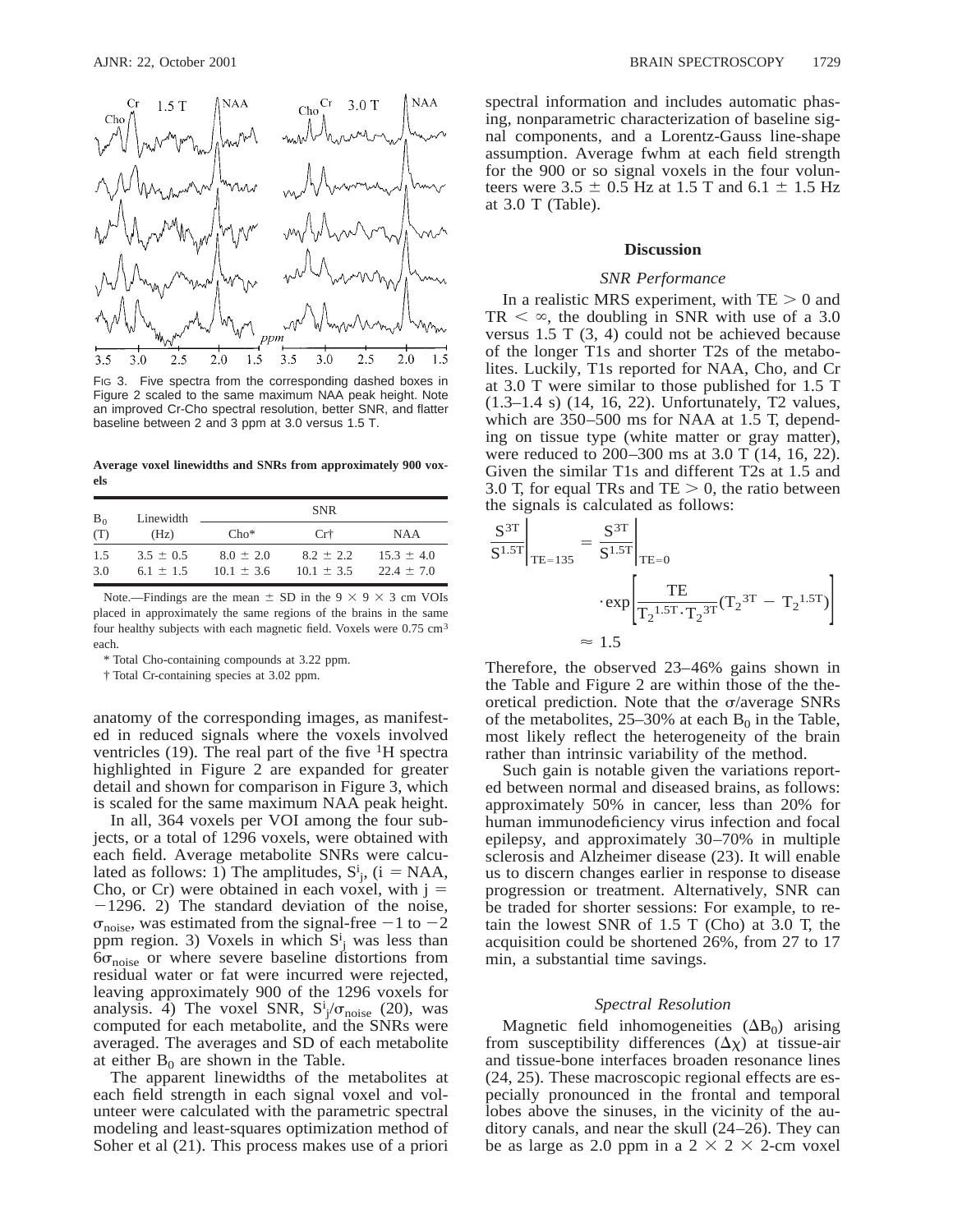(25), they cannot be completely removed with the first- and second-order shims found in clinical MR imagers (10), and they linearly worsen with increasing  $B_0$ .

The fact that the linewidth is ''only'' twice as wide as that of its individual voxels—that is, approximately 3.5 and 6.1 Hz at 1.5 T and 3.0 T (Table, Fig 3)—indicates that the local  $\Delta B_0$  directions (fortunately) are random, as Hansen et al (27) pointed out. One of the sources and locale of this broadening is evident in Figure 2, where the first (anterior) row of spectra, situated above the sinuses, displays broader NAA linewidths compared with the last (posterior) row, which is the furthest from known severe  $\Delta \chi$  sources.

Despite shorter T2s and roughly twofold local and global susceptibility broadening, the chemical shift doubling at 3.0 T yields better voxel spectral resolution at the higher field strength. This finding is reflected by baseline Cr–Cho separation at 3.0 T in the voxels of Figures 2 and 3. The 0.2-ppm chemical shift between Cr and Cho is constant at either field strength. However, since the spectra are acquired and processed in hertz, not parts per million, the doubled chemical shift at the higher field strength increases the absolute hertz separation between these lines. The overall result is improved spectral resolution at 3.0 T, despite a very similar linewidth and/or separation ratio at each field strength (Table, Fig 3). In addition, the slightly less than doubled linewidth in the local voxels ( $\approx 6.1$ ) Hz at 3.0 T vs  $\approx$ 3.5 Hz at 1.5 T) contributed further to the improvement in spectral resolution at the higher field strength. This finding can be attributed to slightly better local shimming achieved at 3.0 T in this study.

The 3.0 T spectra also are distinguished by a flatter baseline between the NAA and Cr peaks (2– 3-ppm region in Fig 2). Because of an intermediate TE (135 ms) and the decrease in T2s of the general metabolites with increasing field strength, the broad resonances were almost completely dephased at 3.0 T. The resulting flatter baseline aids in more reliable estimation of peak area, as Kreis et al (14) pointed out.

# *Spatial Resolution*

With 3- and 4.5-mT/m gradients used in the HSI direction, the  $\approx$ 2-ppm <sup>1</sup>H chemical shift between lactate and Cho yields a relative position shift of as much as 0.10 and 0.13 cm (13% and 18% of the 0.75-cm-thick sections) at 1.5 and 3.0 T, respectively. CSI localization in the planes of the sections caused no chemical shift errors. No fat contamination was present upfield from NAA at either  $B_0$ , qualifying both for studies of abnormal alanine or lactate in tumors, acute plaques of multiple sclerosis, radiation damage, or stroke (23).

# **Conclusion**

Although high-field-strength instruments are relatively new compared with the optimized, mature 1.5-T instruments, their performance benefits for MRS already are evident. Specifically, when sequence, shim, and anatomy are approximately equal, improvements of about 20–50% can be realized in SNR per unit time and spectral resolution. These advantages allow shorter examinations and better quantification, especially for the adjacent Cr and Cho peaks.

# **References**

- 1. Thulborn KR. **Why neuroradiologists should consider veryhigh field magnets for clinical applications of functional magnetic resonance imaging.** *Top Magn Reson Imag* 1999;10:1–2
- 2. Hoult DI, Lauterbur PC. **The sensitivity of the zeugmatographic experiment involving human samples.** *J Magn Reson* 1979;34: 425–433
- 3. Edelstein WA, Glover GH, Hardy CJ, Edington RW. **The intrinsic signal-to-noise ratio in NMR imaging.** *Magn Reson Med* 1986; 3:604–618
- 4. Ocali O, Atalar E. **Ultimate intrinsic signal-to-noise ratio in MRI.** *Magn Reson Med* 1998;39:462–473
- 5. Gruetter R, Weisdorf SA, Rajanayagan V, et al. **Resolution improvements in in vivo 1H NMR spectra with increased magnetic field strength.** *J Magn Reson* 1998;135:260–264
- 6. Jezzard JP, Duewell S, Balaban RS. **MR relaxation times in human brain: measurements at 4 T.** *Radiology* 1996;199:773–779
- 7. Hu J, Javaid T, Arias-Mendoza F, Liu Z, McNamara R, Brown TR. **A fast, reliable automatic shimming procedure using 1H chemical shift imaging spectroscopy.** *J Magn Reson Ser B* 1995; 108:213–219
- 8. Haase A, Frahm J, Hänicke W, Matthaei D. <sup>1</sup>H NMR chemical **shift selective (CHESS) imaging.** *Phys Med Biol* 1985;30: 341–344
- 9. Star-Lack J, Nelson SJ, Kurhanewicz J, Huang LR, Vigneron DB. **Improved water and lipid suppression for 3D PRESS CSI using RF band selective inversion with gradient dephasing (BAS-ING).** *Magn Reson Med* 1997;38:311–321
- 10. Gruetter R. **Automatic localized** *in vivo* **adjustment of all first and second order shim coils.** *Magn Reson Med* 1993;29:804–811
- 11. Gonen O, Arias-Mendoza F, Goelman G. **3D localized In Vivo 1H spectroscopy of human brain using a hybrid of 1D-Hadamard with 2D-chemical shift imaging.** *Magn Reson Med* 1997; 37:644–650
- 12. Gonen O, Wang Z-J, Molloy PT, Zimmerman RA. **A Hadamard/ chemical shift imaging hybrid for pediatric brain 3D multivoxel proton NMR spectroscopy: application to neurofibromatosis type I disorder.** *AJNR Am J Neuroradiol* 1999;20:1333–1341
- 13. Bottomley PA. **Spatial localization in NMR spectroscopy in vivo.** *Ann NY Acad Sci* 1987;508:333–348
- 14. Kreis R, Ernst T, Ross BD. **Absolute concentrations of water and metabolites in the human brain. II. Metabolite concentrations.** *J Magn Reson* 1993;102:9–19
- 15. Barker PB, Blackband SJ, Chatham JC, Mathews VP, Bryan RN. **Quantitation of proton NMR spectra of the human brain using tissue water as an internal concentration reference.** *NMR Biomed* 1993;6:89–94
- 16. Mlynárik V, Gruber S, Moser E. Proton relaxation times of me**tabolites in human brain tissue at 3 Tesla.** *MAGMA* 2000; 11:185
- 17. Gonen O, Murdoch JB, Stoyanova R, Goelman G. **3D multivoxel proton spectroscopy of human brain using a hybrid of 8thorder Hadamard encoding with 2D-chemical shift imaging.** *Magn Reson Med* 1998;39:34–40
- 18. Marion D, Ikura M, Bax A. **Improved solvent suppression in one- and two-dimensional NMR spectra by convolution of time domain data.** *J Magn Reson* 1989;84:425–430
- 19. Duyn JH, Gillen J, Sobering G, van Zijl PCM, Moonen CTW. **Multisection proton MR spectroscopic imaging of the brain.** *Radiology* 1993;188:277–282
- 20. Ernst RR, Bodenhausen G, Wokaun A. *Principles of Nuclear Magnetic Resonance in One and Two Dimensions.* Oxford, England: Clarendon; 1987;152
- 21. Soher BJ, Young K, Govindaraju V, Maudsley AA. **Automated spectral analysis III: application to in vivo proton MR spectroscopy and spectroscopic imaging.** *Magn Reson Med* 1998;40:822–831